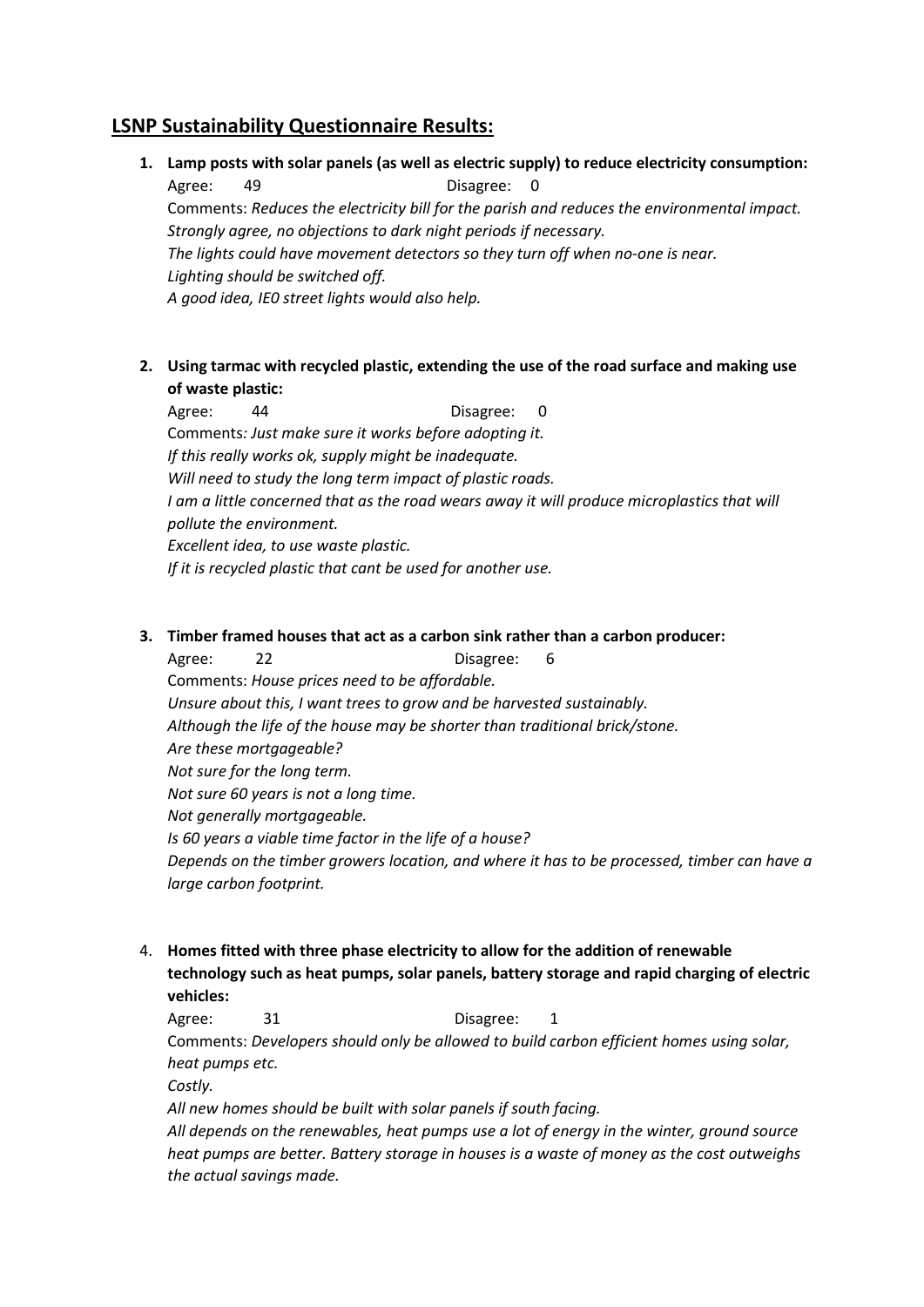**5. Pocket parks with fruit and nut trees with an understorey of fruit bushes and herbs for culinary use. To be cared for and harvested by local residents.**

Agree: 33 Disagree: 9 Comments: *Will there be enough volunteers? Sounds good in principle but doubtful if they would be cared for in the long term and would end up looking a mess. Also consider full community gardens / allotments with veg and fruit growing. Mens shed? Lovely idea. Unless the person/council/SNDC is involved in the upkeep it would become overgrown and a place for teenagers to hang out as it was in the park until recently. Also wild areas for children to build dens etc. If a community group is set up.*

**6. All houses to have net zero emissions achieved by using renewable heating technology and efficient insulation strategies.**

Agree: 28 Disagree: 1 Comments: *Agree in principle, extra build costs, what if builders refuse? Could be costly for existing homes. The technology isn't advanced enough yet.*

## **Any additional ideas?**

*Cycle paths.*

*Safer walking routes to schools.*

*Improved supermarket so we don't have to travel for shopping.*

*Ensure the onus is put on the developers to meet sustainability features.*

*Parking for mobility scooters and cycles.*

*Develop the idea of low carbon electricity generation to supply to housing estate at a reduced rate, ie: local energy production matched with local use.*

*All new houses to have solar panels installed at the build stage.*

*Flowerpot Lane will not need pedestrian priority if a bypass is built.*

*Heat pumps are good, but unsure about no mains gas, is it cheaper?*

*Should we encourage parking in Long Stratton to catch the bus, it is globally more sustainable but an imposition on limited town centre parking. Extra parking north of LS? House prices need to be affordable, still if new technologies involved. Focus on what can be done in neighbourhood/community space first.*

*More cycle paths. Safer walking routes to school to increase people walking and decrease the use of cars.*

*Better shopping facilities ie: cheaper supermarkets than the Coop so people don't need to travel to Norwich to shop.*

*Tesla charging point in the village.*

*Very important to create job opportunities, leisure and shopping so that people do not need to travel elsewhere thereby reducing the carbon footprint.*

*Passiv house will give the best net carbon results.*